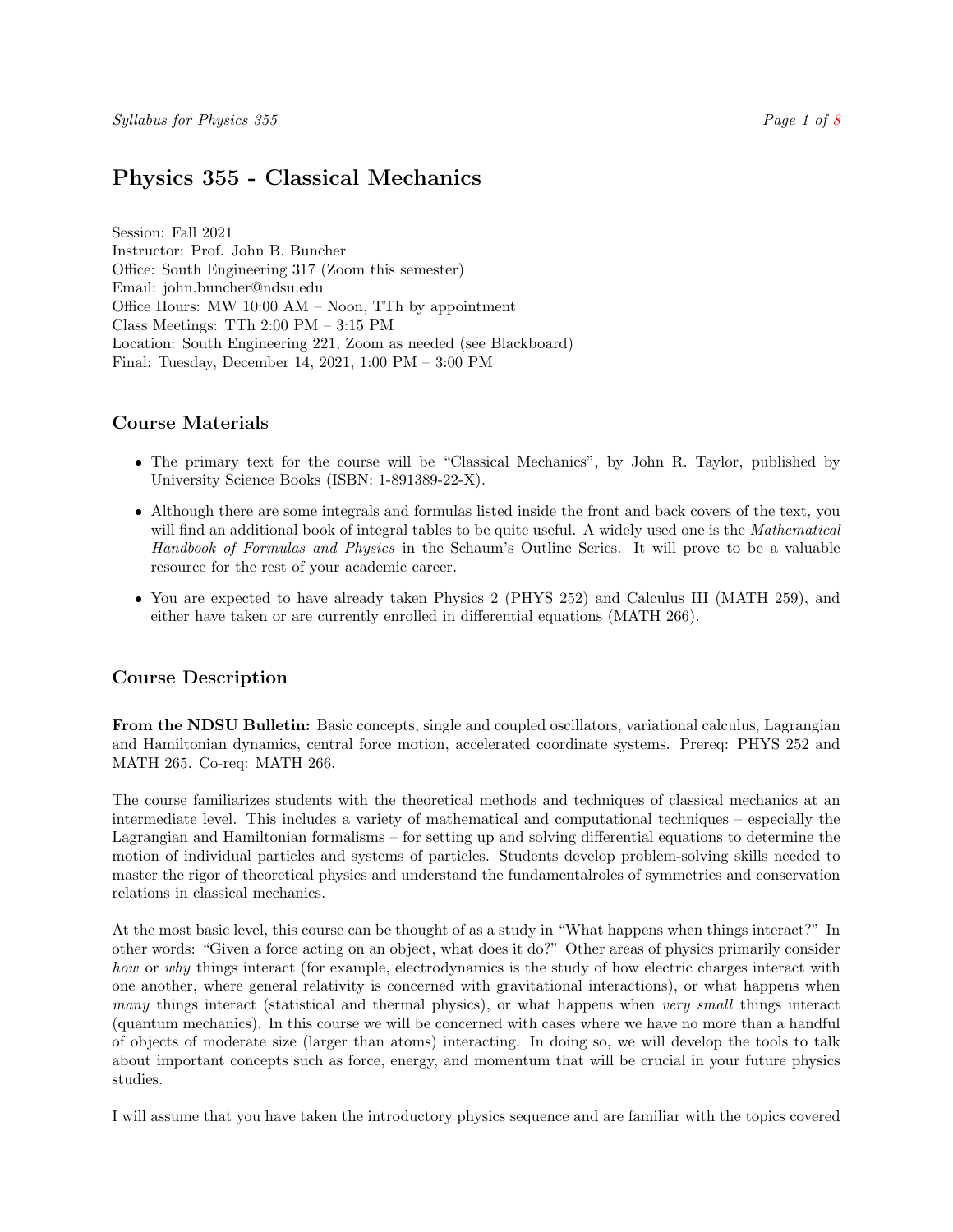there, along with a basic understanding of differential and integral calculus. Additionally, you should have a basic knowledge of vectors and vector algebra. Any mathematical topics needed beyond these will be introduced/reviewed as necessary.

#### Learning Outcomes (General)

- 1. Develop the skills of a physicist: checking units, limiting cases, developing conceptual and mathematical skills
- 2. Comfortably apply advanced mathematical techniques to physical problems
- 3. Apply Lagrangian and Hamiltonian dynamics to physically interesting systems
- 4. Analyze and model the motion of objects on complex settings

## Feedback

If you have any concerns about the course or suggestions on how it may improve, please let me know! I am happy to consider and implement student suggestions, and I have had success implementing such suggestions in previous courses.

# Course Policies

#### Attendance & Participation

Attendance and participation in lecture is required. You are expected to come prepared each day and to participate in the discussion and problem-solving. If you miss a class, it is your responsibility to get the missed notes (from a classmate) and any assignments given (from a classmate or me). If you are absent on a day that homework is due, you will not have the opportunity to make up the assignment unless you discuss the absence with me and provide documentation of a University excused absence (in advance, if at all possible).

According to [NDSU Policy 333](#page-0-0) [www.ndsu.edu/fileadmin/policy/333.pdf,](#page-0-0) attendance in classes is expected. Veterans and student service members with special circumstances or who are activated are encouraged to notify the instructor as soon as possible and are encouraged to provide Activation Orders.

#### Grades

Your final grade will be determined according to the following weights and cutoffs:

| Participation & Preparation | - 5%                     | 90        |
|-----------------------------|--------------------------|-----------|
|                             |                          | 80 %      |
| Homework                    | 35%                      | 70 %      |
| Exams<br>Final              | $40\%$ (20% each)<br>20% | 60 $%$    |
|                             |                          | : 60 $\%$ |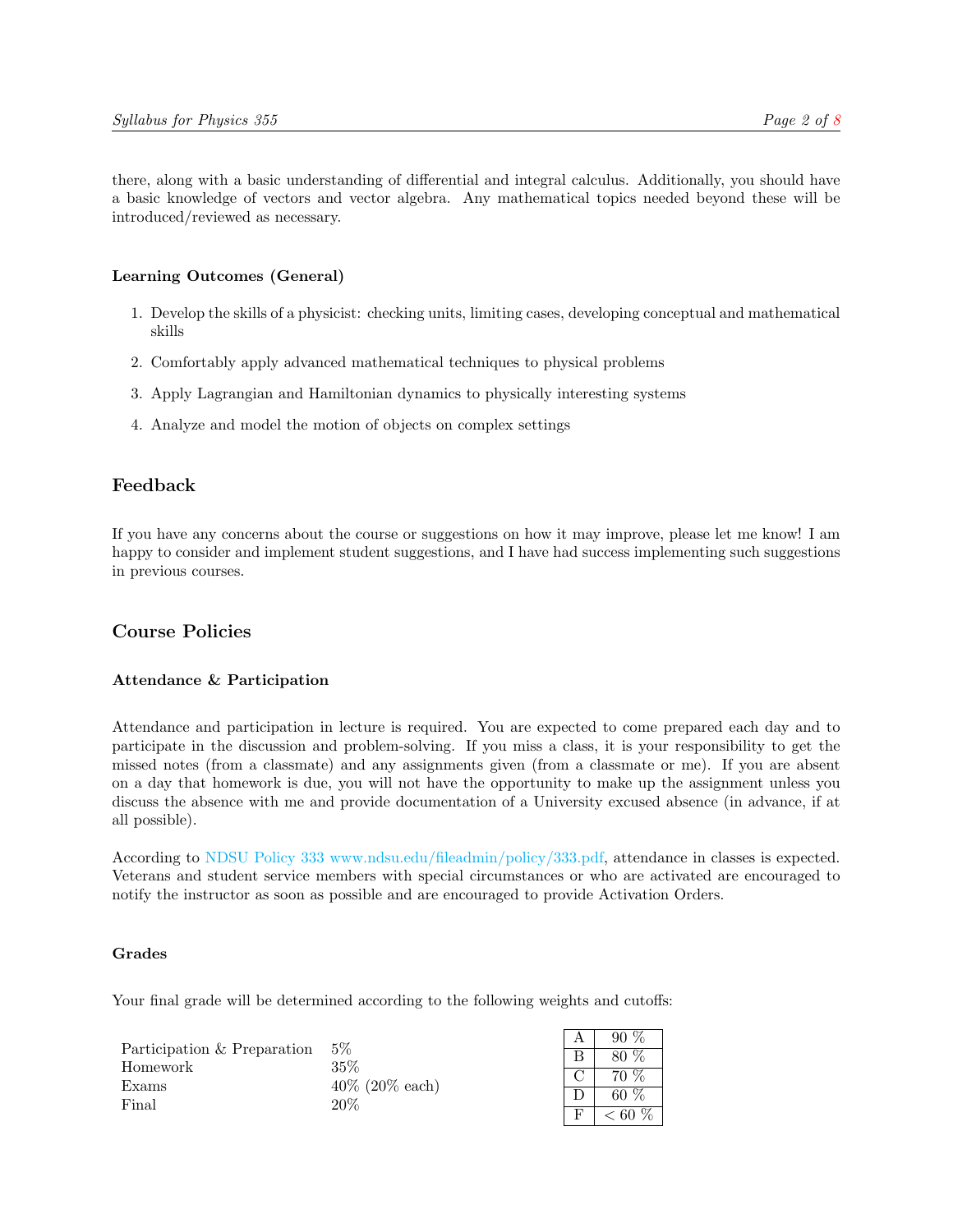Note that exams make up 60% of your final score! It is crucial that you prepare and study accordingly.

NOTE: You must satisfactorily complete 80% of the homework assignments in order to receive a passing grade in the course.

#### Homework

Homework will be given roughly once per week throughout the semester. Unless prior arrangements have been made, all homework is due at the **beginning** of class on the due date. If you are late to class on the due date your homework will not be accepted.

All of your assignments that you turn in must meet the following "formatting" requirements:

- 1. It should be neat and presentable.
- 2. It is to be written on loose-leaf, perforated, or plain paper (no notebook "frillies").
- 3. Each problem should be started on a separate page.
- 4. Everything should be clearly legible. This means: no ink smears, no eraser smudges, etc.
- 5. The pages must be stapled. The staple must be positioned vertically in the upper-left corner of the page, less than half an inch from the left side of the page.
- 6. All pages must be numbered in the upper-right hand corner, and put in order.
- 7. You must re-state the problem which you are attempting to solve, at least briefly.
- 8. Answers should be clearly labeled (boxed, highlighted, bold, etc.).
- 9. If you worked with anyone else on your assignment (which you are encouraged to do!), you must indicated key contributions that your other group members made.
- 10. You may also typeset your assignments using any program that you prefer (LATEX, Mathematica, OpenOffice, Word, etc.), if you wish.

Your homework should not only contain equations and mathematical procedures, but also *sentences* which describe the physics of what is happening. Each solution should include the following "expert" problem solving steps:

- 1. Describe the physical system particles, interactions, charges, fields, or whatever else is relevant.
- 2. Clarify geometrical relationships, usually with the aid of a coordinate system.
- 3. Identify relevant physical principles, such as Newton's laws or conservation laws.
- 4. Identify simplifying assumptions, such as whether or not to use a particle or continuum model, whether or not to include air resistance, etc.
- 5. Adding details as needed, such as drawing a free-body diagram.
- 6. Insert the relevant quantities into the relevant equations and solve for the answer.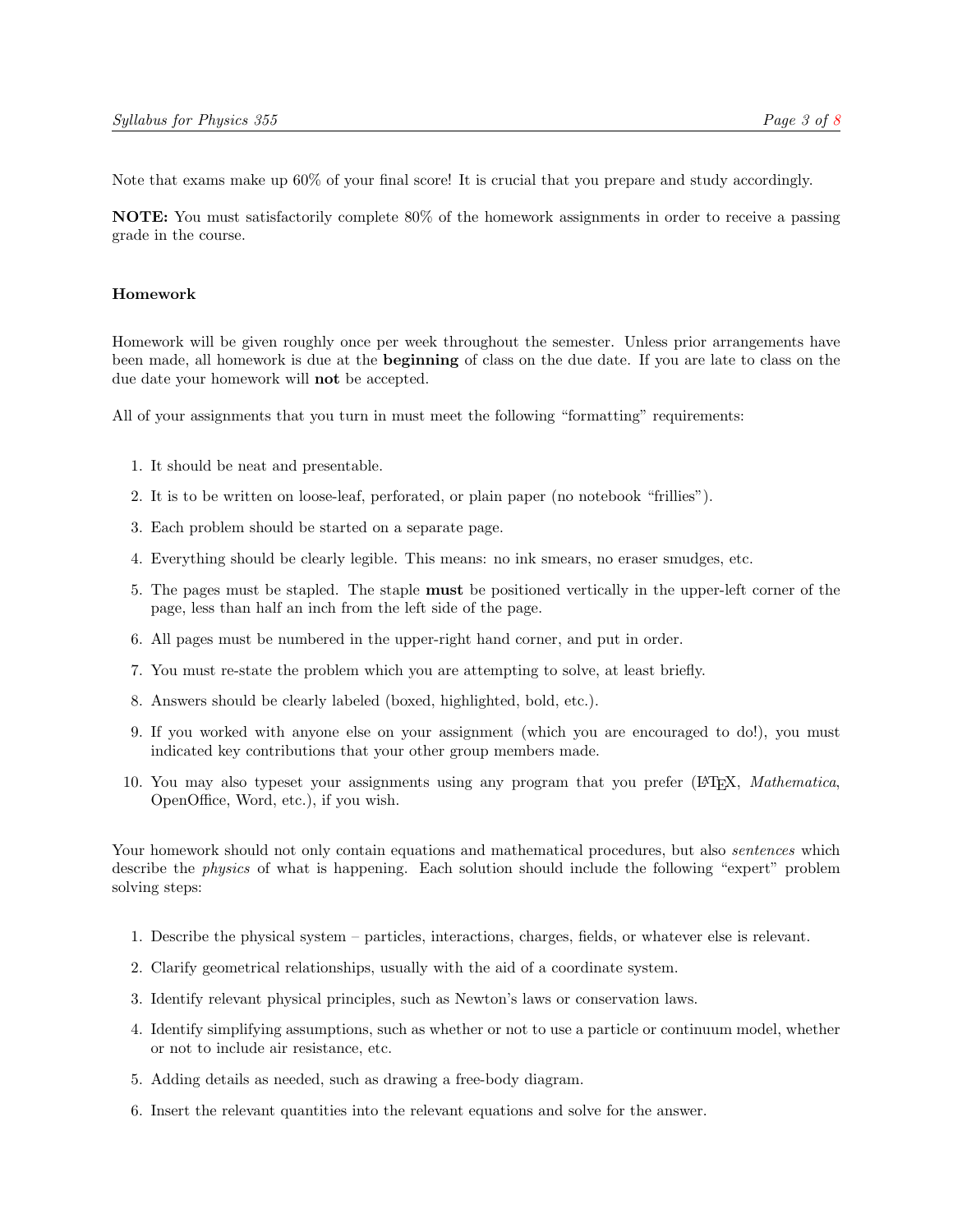7. Check the answer to see that it makes sense by looking at units and interpreting the result.

Most of the physics is contained in the first five steps and step 7, yet many people think of step 6 as "doing physics". This is what sets physics apart from "word problems" in a math course; you have to know the relevant physics to even write down the mathematical problem you need to solve! Don't forget the last step either, you should never underestimate the usefulness of checking units and limiting cases to make sure that an answer makes sense. I know it has helped me catch a mistake more times than I can count.

#### Exams

Due to the nature of this semester and COVID-19, I will work out the best method for exams after the first few course meetings. Normally exams would be timed and in-class, but we'll see how the semester progresses.

#### Office Hours

See the front page for office hours. If you need to meet outside of those times, email me and we should be able to work something out. During office hours, we can discuss anything that you wish (homework, grading, concepts, exams, topics of interest, etc.) If there is something of a personal nature, it would be best to make a separate appointment.

#### Accommodations

Any students with disabilities or other special needs, who need special accommodations in this course, are invited to share these concerns or requests with the instructor and contact the [Disability Services Office](http://www.ndsu.edu/disabilityservices) [http://www.ndsu.edu/disabilityservices/](http://www.ndsu.edu/disabilityservices) as soon as possible.

### On Academic Dishonesty

The academic community is operated on the basis of honesty, integrity, and fair play. [NDSU Policy 335:](http://www.ndsu.edu/fileadmin/policy/335.pdf) [Code](http://www.ndsu.edu/fileadmin/policy/335.pdf) [of Academic Responsibility and Conduct](http://www.ndsu.edu/fileadmin/policy/335.pdf) applies to cases in which cheating, plagiarism, or other academic misconduct have occurred in an instructional context. Students found guilty of academic misconduct are subject to penalties, up to and possibly including suspension and/or expulsion. Student academic misconduct records are maintained by the [Office of Registration and Records.](http://www.ndsu.edu/registrar) Informational resources about academic honesty for students and instructional staff members can be found at [www.ndsu.edu/academichonesty.](#page-0-0)

You are highly encouraged to work with your fellow students, and to seek out their assistance or the assistance of the instructor, in all of your studies. Working with another person is highly beneficial for both people when there is a healthy working relationship. However, whatever you turn in must be your own work and words. Copying someone else's work and turning it in as your own is a case of academic dishonesty. You are not permitted to collaborate with anyone else on exams.

If you have any questions about what constitutes academic dishonesty it is your responsibility to ask before the assignment is due.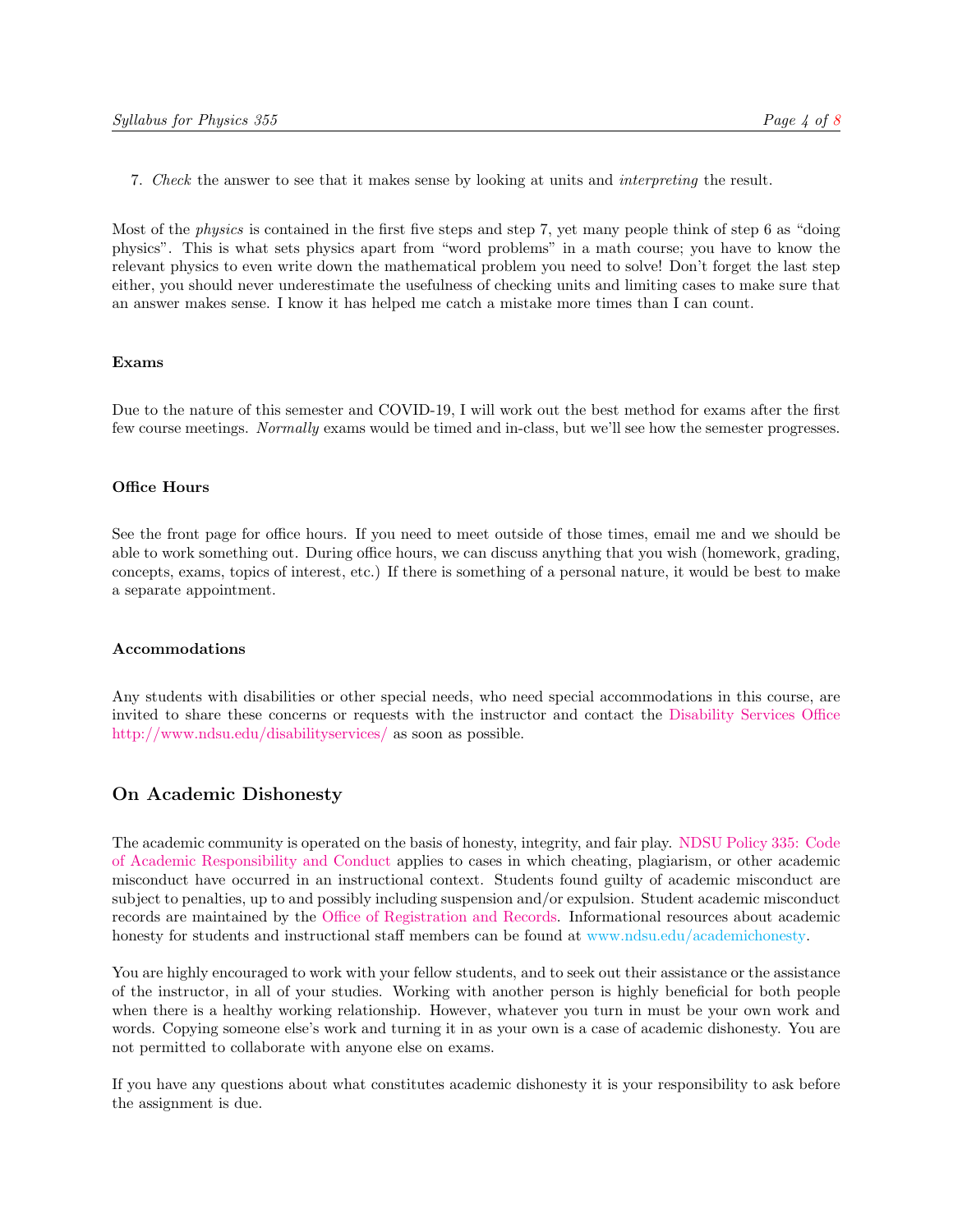# Course Schedule

We will not have a set course schedule. The pace and content of the course will be determined as it progresses. However, I intend to cover Chapters 1–7, 11, and 13 with time left over for a topic or two to be decided.

| Week 1  | Newton's Laws & Differential Equations                                     |
|---------|----------------------------------------------------------------------------|
| Week 2  | Polar Coordinates, Projectile Motion, Drag                                 |
| Week 3  | Momentum, Center of Mass, & Angular Momentum                               |
| Week 4  | Line Integrals, Work, Conservative Forces                                  |
| Week 5  | <b>EXAM 1</b> & Curvilinear 1D systems, Central Forces, Elastic Collisions |
| Week 6  | 1D $\&$ 2D Oscillations (No Damping)                                       |
| Week 7  | Damped Oscillations, Driven Oscillations, Resonance                        |
| Week 8  | Calculus of Variations & Euler-Lagrange Equation                           |
| Week 9  | Fourier Series %                                                           |
| Week 10 | <b>EXAM 2</b> $\&$ Lagrange's Equations of Motion                          |
| Week 11 | Lagrange's Equations $&$ Constraints                                       |
| Week 12 | Generalized Momenta & Lagrange Multipliers                                 |
| Week 13 | Coupled Oscillators                                                        |
| Week 14 | Central Force Motion                                                       |
| Week 15 | Hamilton's Equations of Motion                                             |

# Advice

Here are some helpful tips for success in the course, from my own personal experience and suggestions of other professors.

- 1. If you are having trouble, ask for help! Help is available through me via my office hours (or other appointment), other faculty in the department, and your fellow students.
- 2. Read the appropriate sections of the text before the relevant lecture session. That way, you're seeing the material for the second time, and are much better prepared to ask questions on things you're having trouble understanding.
- 3. When reading the text, be sure to read critically. That is, ask questions and take notes! If something is not clear, make a note of it so you can ask in class. You should also be working through steps done (or omitted) in class and the text. As a friend of mine once said "The exam will NOT ask if you agree with our solution, but will asked you to come up with your OWN solution."
- 4. This course will likely take a significantly greater amount of time than your previous courses, both in completing the homework and understanding the concepts. It is critical that you start your homework assignments as early as possible, as you may need a few days to solve the problem sets.
- 5. Don't work for more than a few hours on a problem if you're stuck! Switch to another problem (which may cause you to think about the troublesome one in a different way), and find assistance. That being said, do not despair if it is not obvious what to do after 5 minutes of thinking. These problems will require some extra thought.
- 6. Don't panic. Physics is hard. Like anything else worthwhile, it will take practice and perseverance to succeed, but the rewards are well worth it.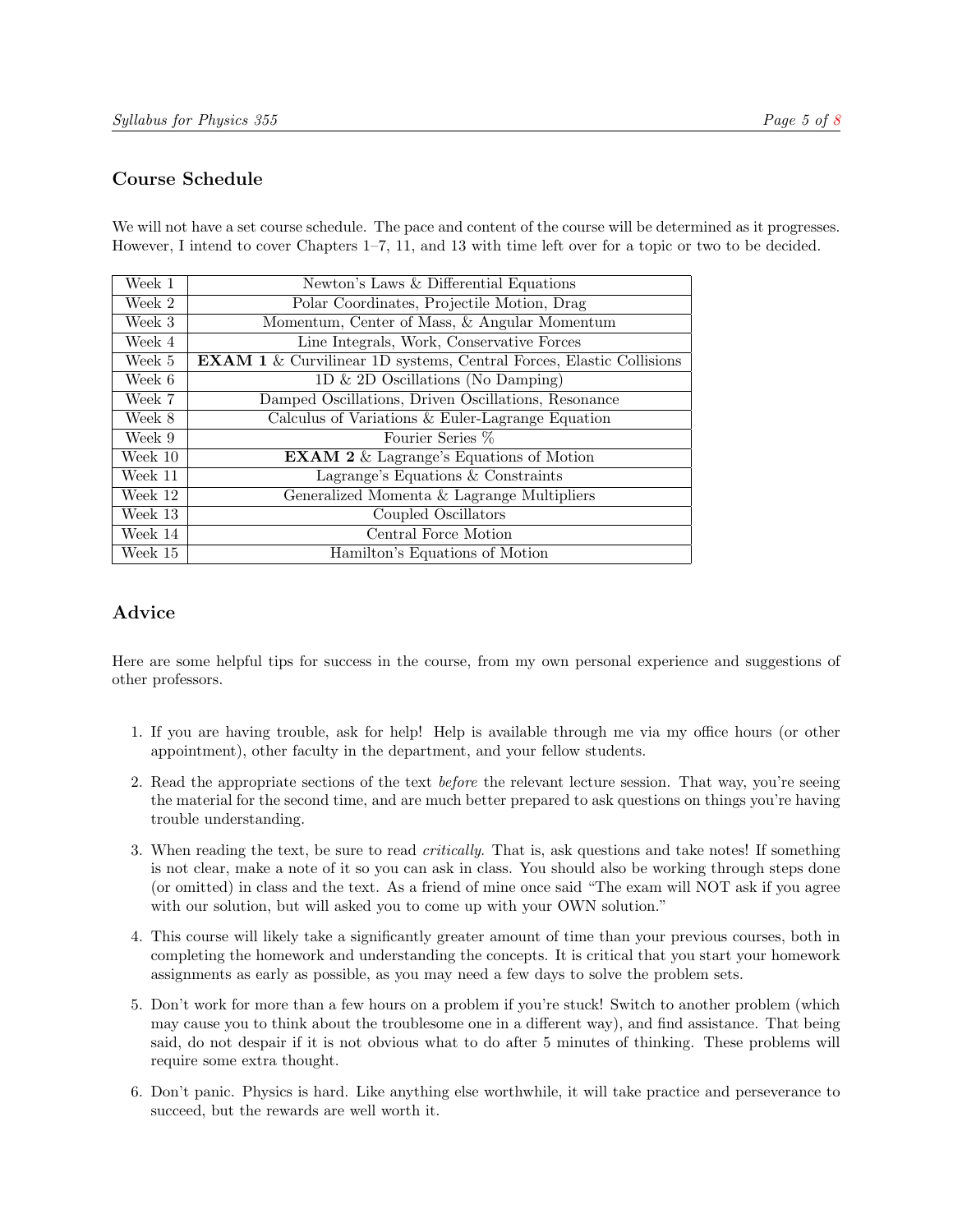# COVID-19 Specifics

This section of the syllabus contains information that is not part of my normal syllabus, pertaining to the circumstances around COVID-19.

# Communication

- The primary method of communcation will be through your official NDSU email address. This should be checked frequently (a few times per day).
- I will maintain a course web page via Blackboard. This is where any lecture recordings, PDFs of any lecture slides, assignments, etc., will be posted. Emails you receive will also show up here under "Announcements".
- The *intended* mode of lecture delivery is in-person. Given the current reality of COVID, that may not be possible for the entire semester given local case and positivity rates. Additionally, masks are required in the classroom. If you do not have one (or it is not worn properly, or not properly fitting), you will be asked to leave. I may move lecture online if there is non-compliance.
- I will have scheduled office hours via Zoom, please feel free to drop by without an appointment, or to make an appointment if the regularly-scheduled hours conflict with your schedule!

# Health and Safety Expectations

- NDSU REQUIRES students to wear face coverings in classrooms. Remember, wearing a face covering is intended primarily to protect others in case you are infected but to not show symptoms. Thus, it is not a "personal choice" to wear a mask.
- You must properly wewar a face covering (covering both the mouth and nose) for the entirety of class.
- In accordance with this, food and drink are NOT allowed in the classroom.
- If you fail to properly wear a face covering, you will be asked to leave the classroom, and you will be referred to the Dean of Students Office for disciplinary action as needed.
- Students who cannot wear a face covering due to a medical condition or disability may seek accommodation through Disability Services (701)-231-8463; [https://www.ndsu.edu/disabilityservices/\).](https://www.ndsu.edu/disabilityservices/)
- Disinfecting supplies are provided for you to disinfect your learning space. You may also use your own disinfecting supplies.
- Students should observe social distancing guidelines whenever possible. Students should avoid congregating around instructional space entrances before or after class. Students should exit the instructional space immediately after the end of class to ensure social distancing and allow for the persons attending the next scheduled class to enter the classroom.
- In accordance with [NDSU Policy 601,](https://www.ndsu.edu/fileadmin/policy/601.pdf) failure to comply with instructions, including this syllabus, may be handled according to the Code of Student Conduct resolution process and may result in disciplinary sanctions.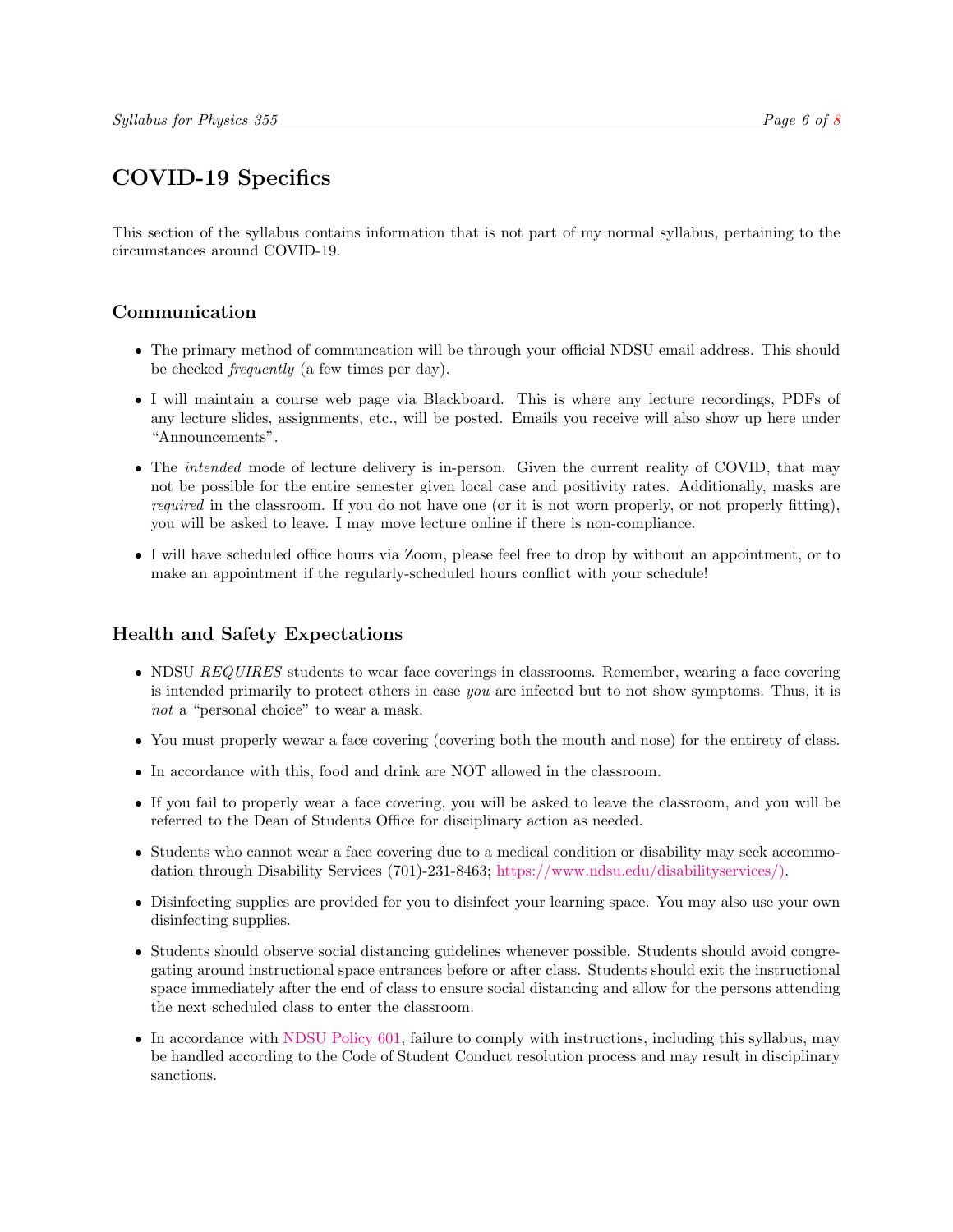# Attendance Expectations

- Students are expected to attend every class and remain in class for the duration of the session when it is safe to do so in accordance with NDSU guidance regarding COVID-19.
- In this course students should participate in the course mostly synchronously, whether that is in the physical classroom or virtually through Zoom. Do NOT feel that you have to attend in the classroom. When needed, students are also able to participate virtually in asynchronous discussions and activities and submit assignments virtually.
- While the participation policy for this course is outlined in the main syllabus, please note that I will be flexible regarding deadlines for students who are experiencing illness or other challenges related to COVID-19. Please contact me as early as possible if you think you may not be able to complete an assignment or participate in the course due to illness.
- Do NOT come to class if you are sick (cold, flu, allergies, COVID). Even for something like "allergies", other students will have heightened anxiety around you. You can view the lectures remotely and ask any questions you have on Zoom.

If you are ill,

- If you are unable to attend class at the regularly scheduled time due to illness, contact me for alternate arrangements, including recordings of class sessions and assignments as well as accommodations and extensions as needed.
- Do NOT come to class if you are sick. Please protect your health and the health of others by staying home and participate in class remotely. For information on COVID-19, symptoms, testing, and steps to stay healthy see [https://www.ndsu.edu/studenthealthservice/covid](https://www.ndsu.edu/studenthealthservice/covid_19/) 19/.
- Do not come to class if you have been exposed to individuals who tested positive for COVID-19 and/or you have been notified to self-quarantine due to exposure.
- If you are absent from class as a result of a COVID-19 diagnosis or quarantine, the decision for approval of all absences and missed work is determined by the course instructor. As instructor, I will do the following to help you make progress in the course:
	- You will be able to participate in class remotely.
	- You will be able to submit assignments and take exams remotely.
	- I will be flexible with deadlines.
	- Other remote learning options will be determined on a case-by-case basis.

### Assignment Submission

- Your assignments and exams will largely be handwritten, but you will submit them electronically. I hope to get something set up in Blackboard so that you can upload a PDF directly there. I will also grade those PDFs and mark them up with feedback and send the PDFs back to you. Exams will likely work similarly.
- If you are sick, do NOT come to class or campus to turn in work! ALL work will be collected electroncially! If you get sick, notify me as soon as possible, so I can make arrangements with you.